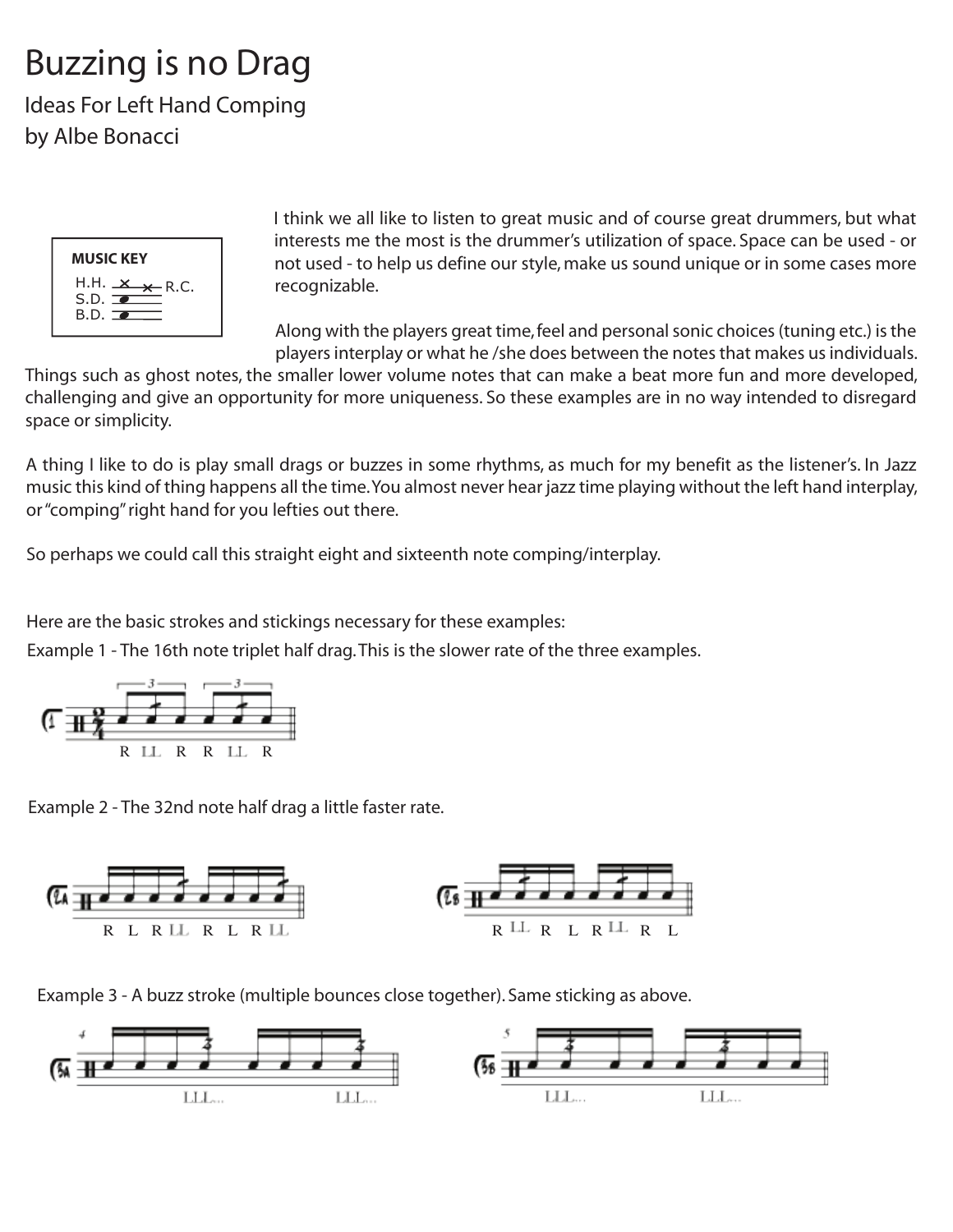The 32nd note half drag a little faster rate. Count the triplet like this, "1&2&ti ta, "and the 32nd "1e&a, 2e&a," w/ two lefts being played on the a. Make sure to count at first, these are similar sounding and close in rate and easily misplayed.



As with a lot of concepts there are some technical considerations as well. With the drags we want to keep them lower in volume compared to the back beat 2&4 so a drop/squeeze or drop/pull technique might work well.

As far as the buzz strokes, I recommend moving the stick more to the edge of the snare drum where it is tighter, then pushing the stick into the head semi lightly keeping the bounces close together and controlled. The drags are only two notes and the buzzes are multiple bounces. This is important -- don't just drop the stick and hope for the best. Buzz notes can vary depending on tempo and the note value they are placed on. Sometimes the buzz stroke works best with a German style palms down technique with just thumb, forefinger and middle finger or even thumb and forefinger only.

One last hint, tempo is very important. At fast tempos these can be too hard to hear the rate difference, especially 16th to 32nd note rates. A slow to upper mid tempo seems to reveal each one better.

Let's take a look at some choices.